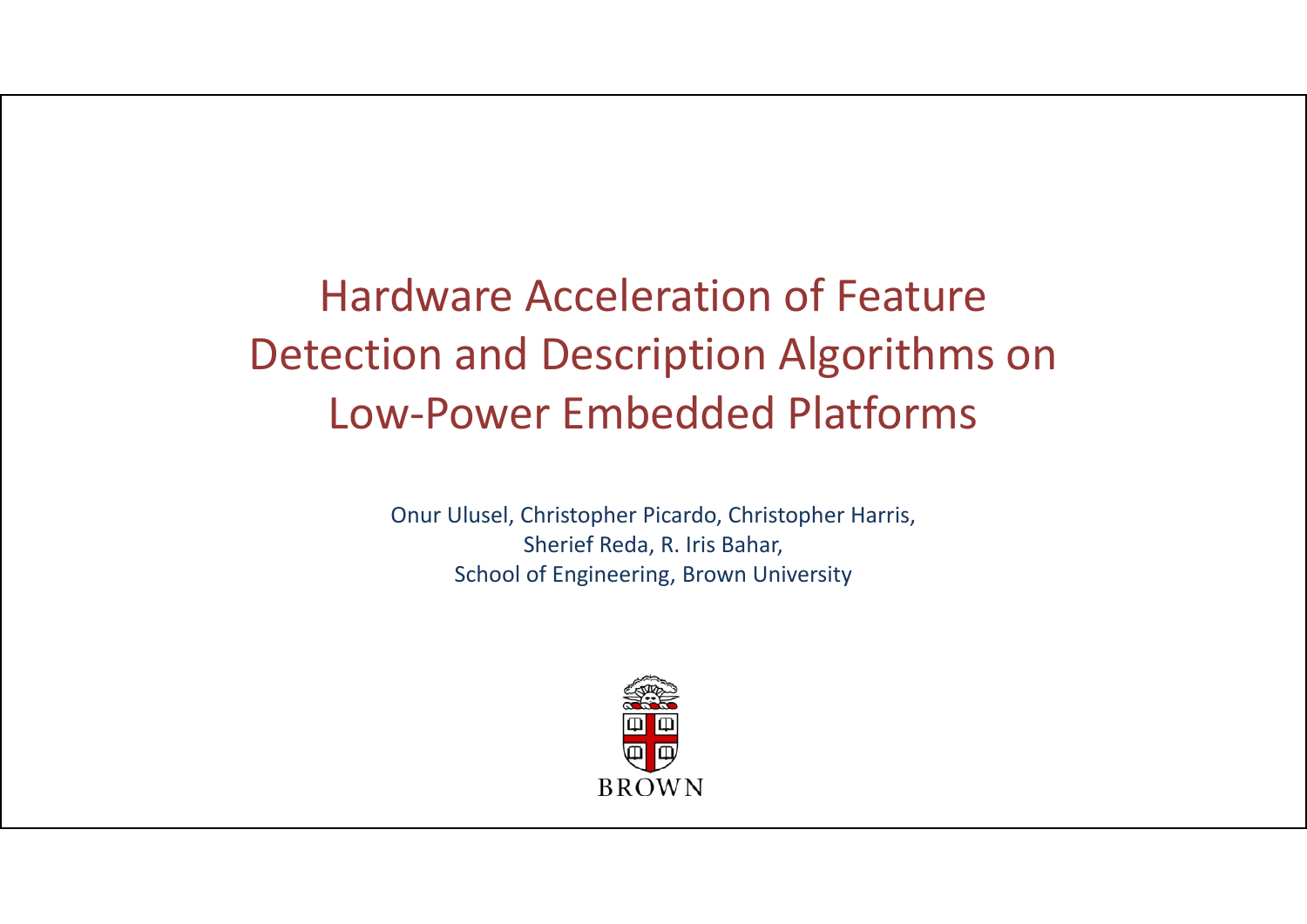## Image Processing in Mobile Systems

- • Image processing is everywhere!
	- – $-$  Input data has changed from words/numbers to images
	- – $-$  Sensors have improved dramatically
- • Image processing is a major driving factor in technological advancement
	- –Autonomization relies on image processing
- Mobile/Embedded platforms??
	- – Real‐time computing + limited data bandwidth
		- $\rightarrow$  prefer local computing to offloading to cloud
	- – *BUT* image processing can be very computationally intensive and power hungry



www.guardiantv.com

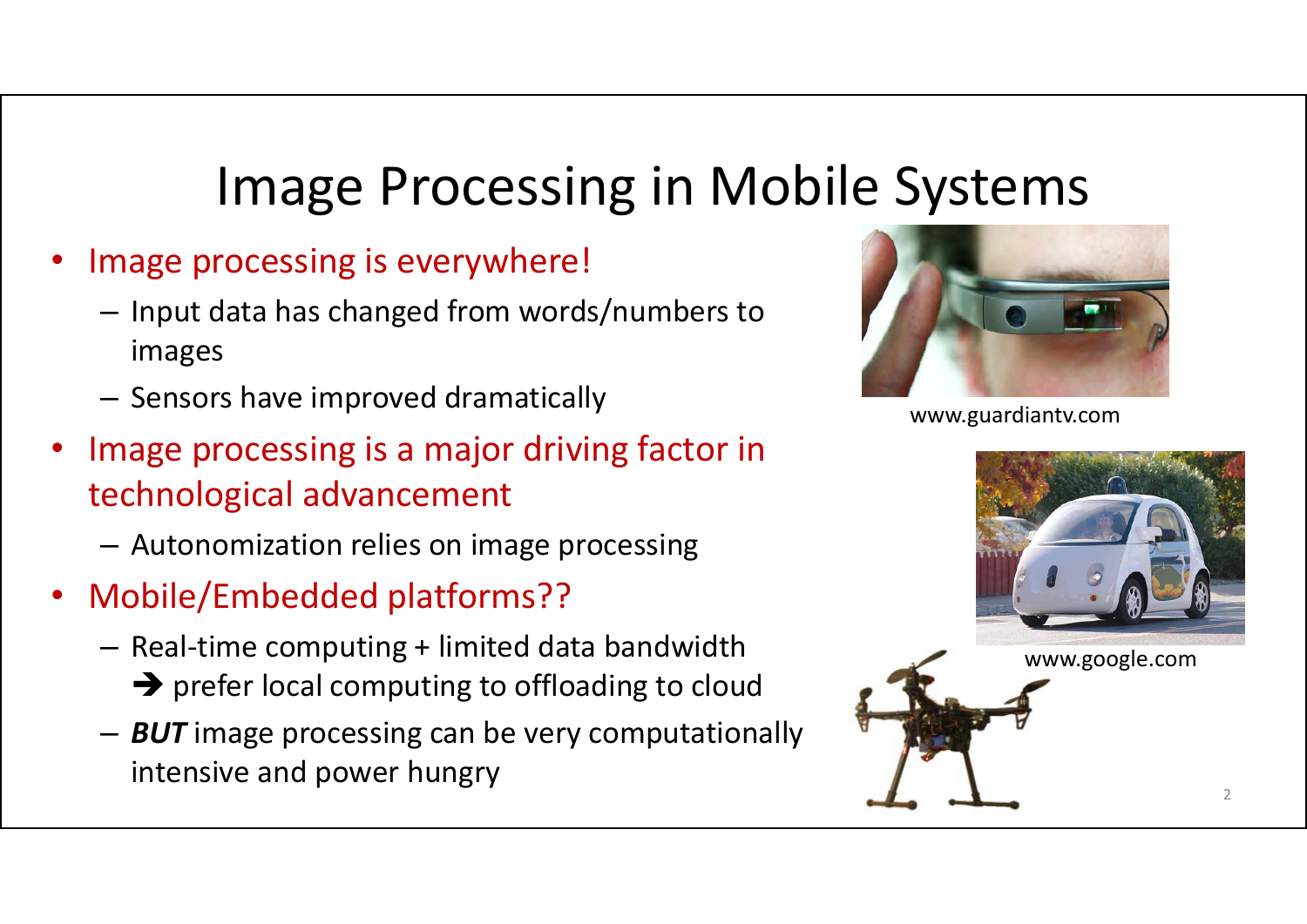## Accelerating Image Processing on Low Power Embedded Platforms

- $\bullet$  Meeting real time image processing requirements for many of these applications requires HW assisted acceleration
- • Which algorithms do we accelerate?
	- *Feature detection* and *feature description* are key building blocks for image retrieval, biometric identification, visual odometry, etc.
	- Computational efficient detection and analysis of image features is critical for *performance* and *energy‐efficiency*

Retrieved

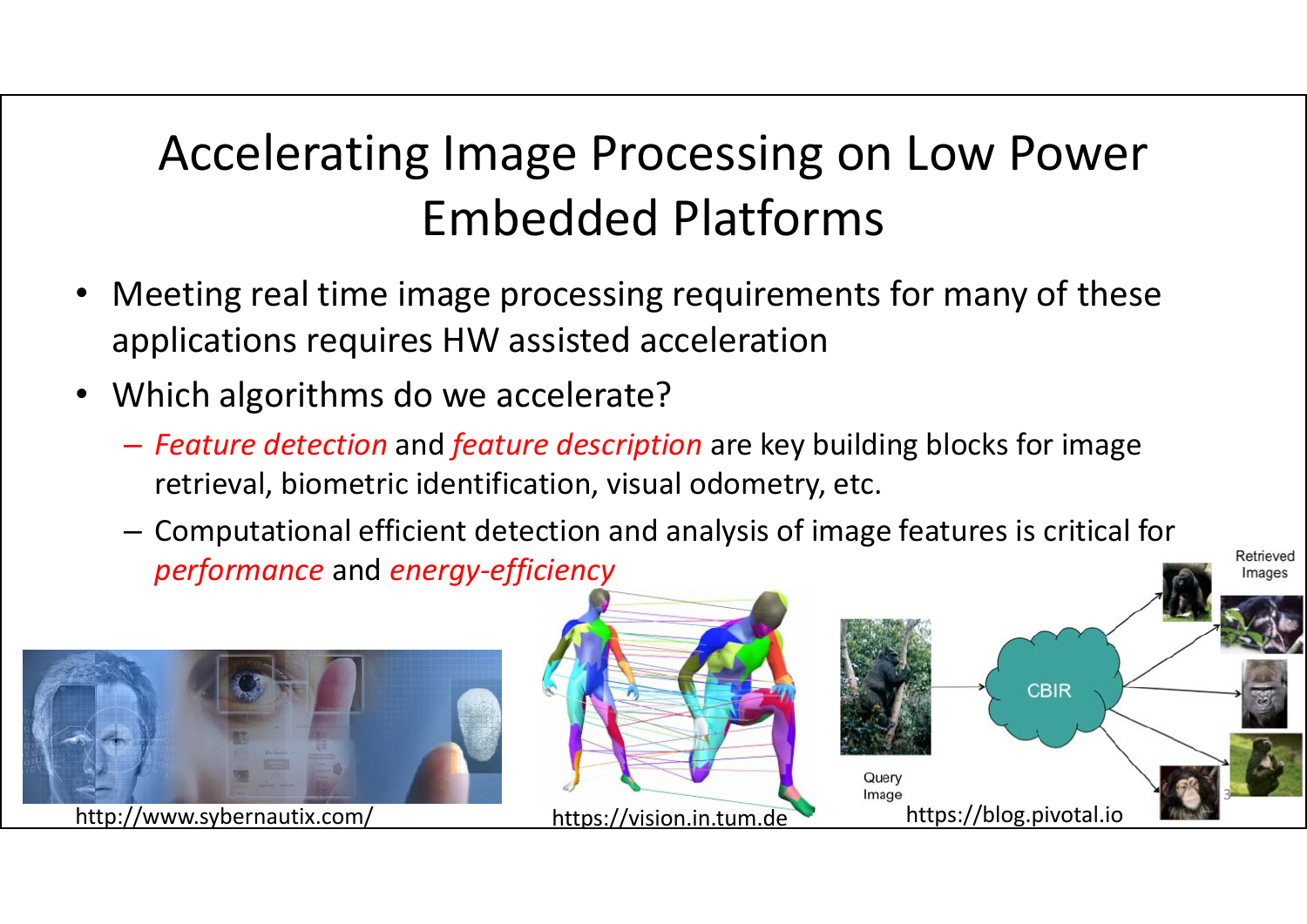Hardware Acceleration for Energy Constrained Image Processing

- Low power embedded platforms
	- Field Programmable Gate Arrays (FPGAs)
	- Graphical Processing Units (GPUs)
	- Low power general processors (CPUS)

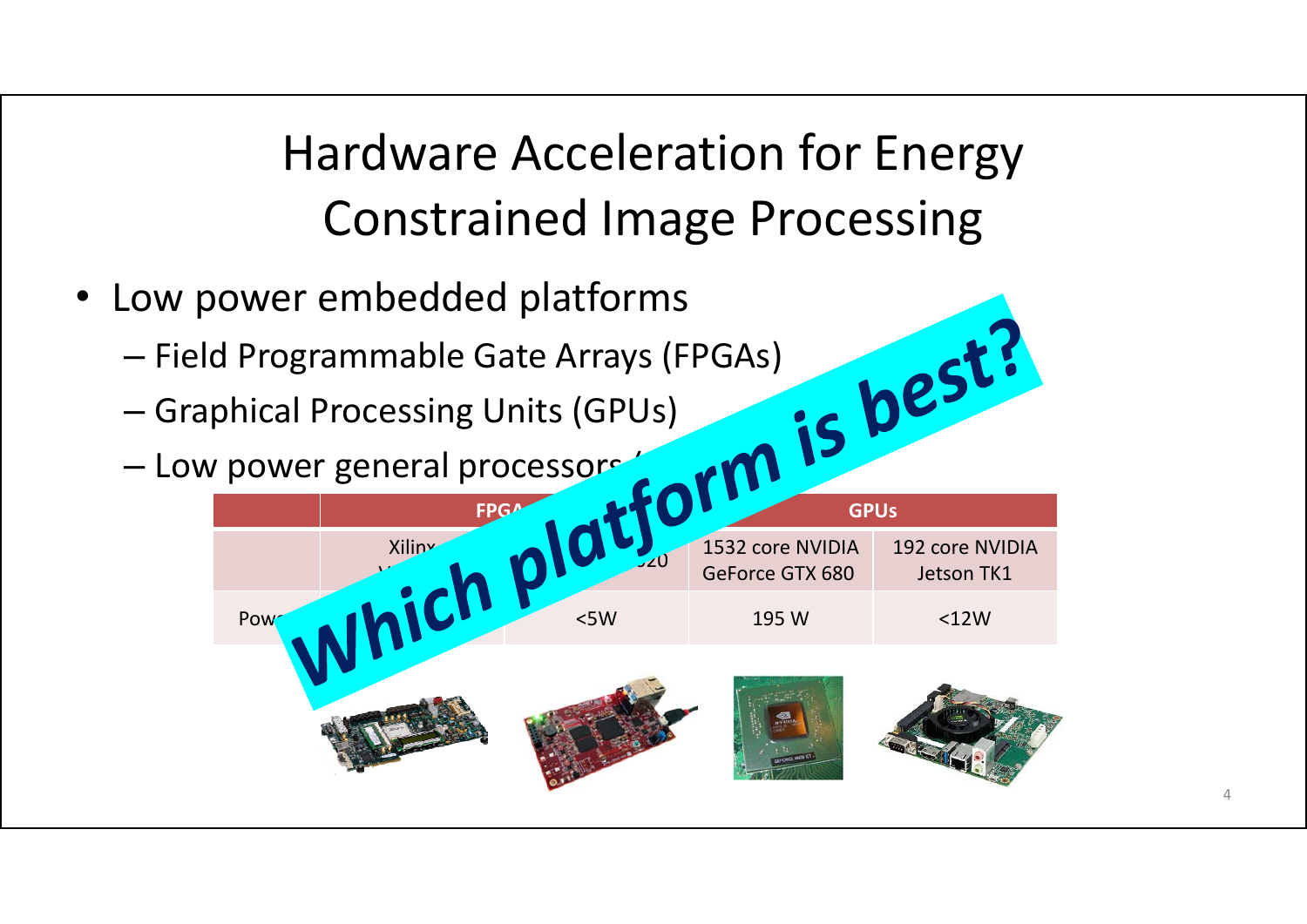## Our Contributions

- Comparative study of feature detection and description algorithms
	- *What are their computation kernel characteristics?*
- Comparative study of platforms for *embedded* applications –*Advantages/disadvantages of each platform?*
- Accelerating algorithms on different platforms
	- *How can algorithms be modified to better exploit available hardware of each platform?*
	- – *How does performance compare in terms of run time and energy consumption ?*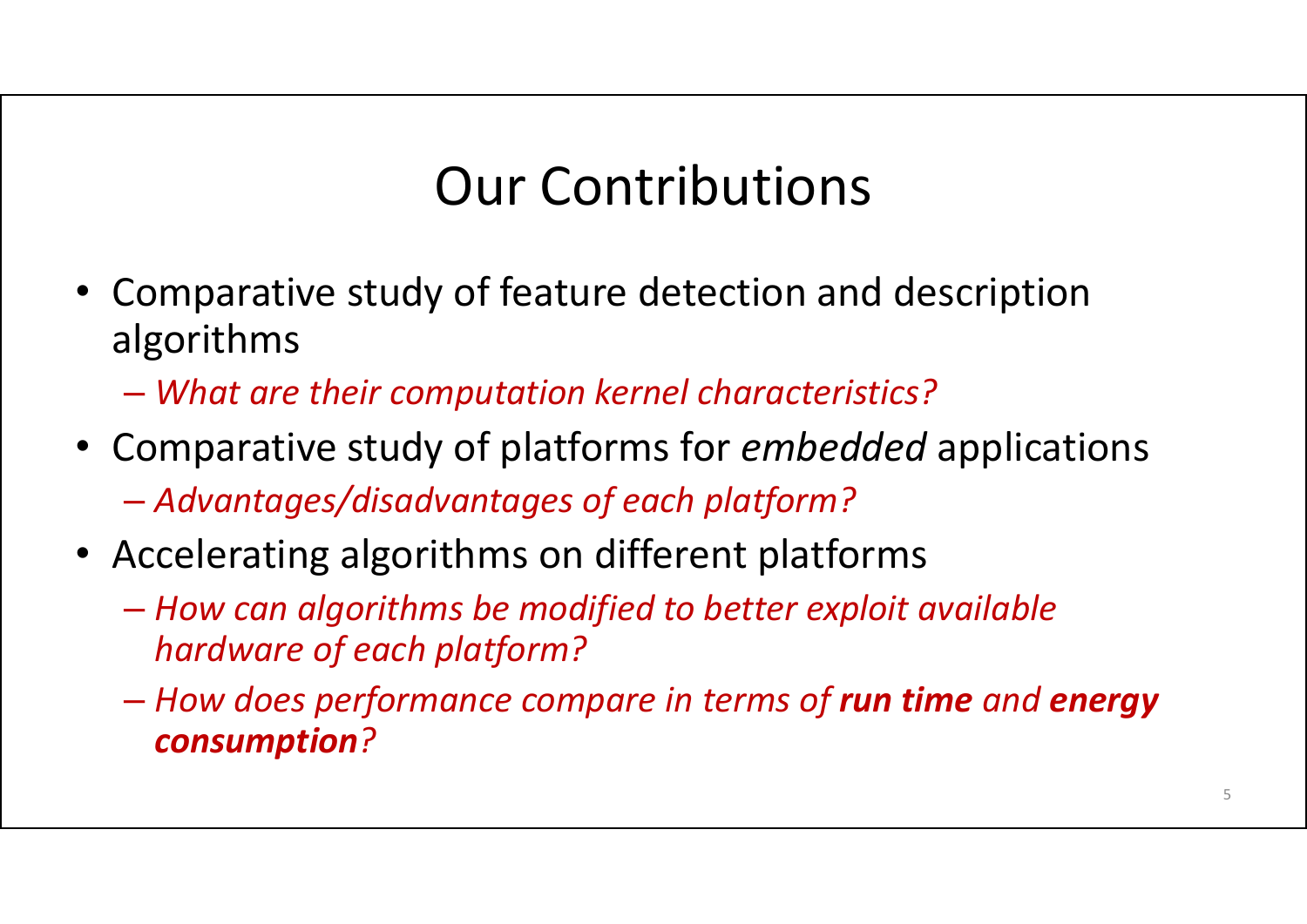## Feature Detection

• What is a '*feature*'?

An "interesting" part of an image that can be used to identify objects

• Examples: Edges, corners, ridges, blobs

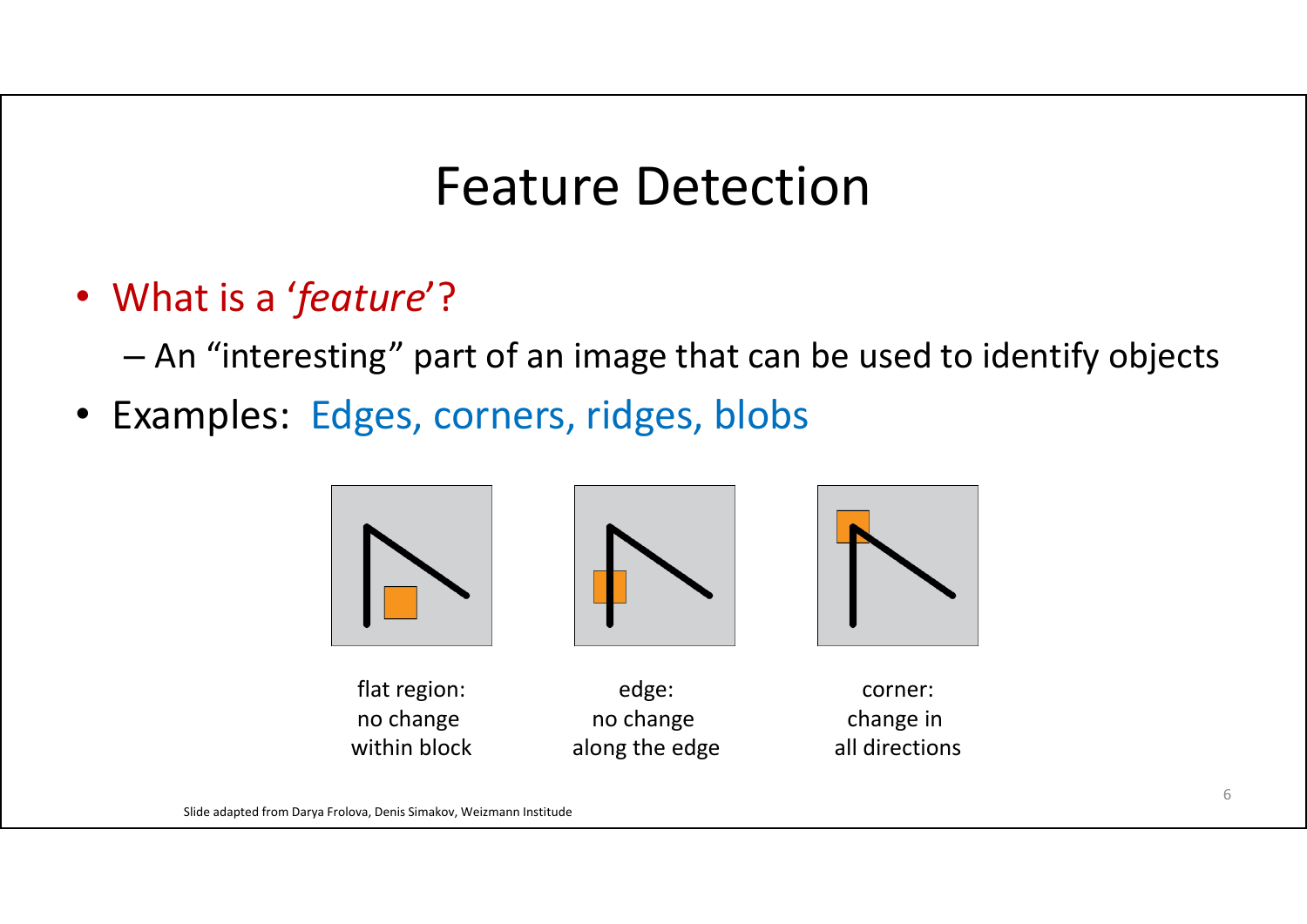## Feature Description

- • Given the features, *uniquely describe* them so they can be matched in other images
- • Descriptors summarize characteristics of the features
	- E.g., intensity, orientation
- •Descriptors should be distinctive and insensitive to local image deformations.



Images from: R. Szeliski, *Computer Vision: Algorithms and Applications*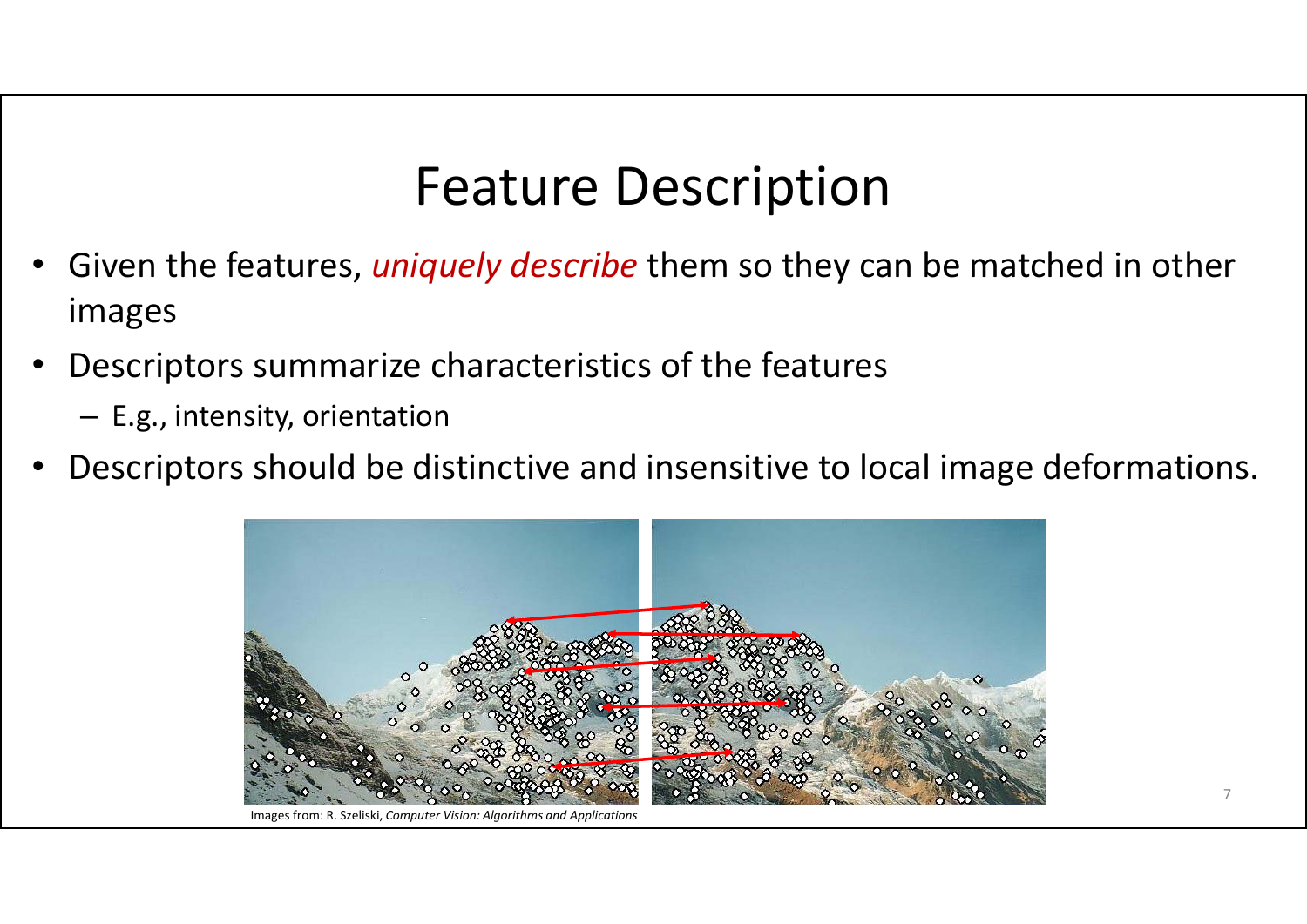## Accuracy and Run‐time Comparisons



- • HoG (Histogram of Gradient) based Descriptors
	- SIFT: Scale‐Invariant Feature Transform
	- SURF: Speeded Up Robust Features
- • Binary Feature Descriptors
	- BRIEF: Binary Robust Independent Elementary Features
	- –BRISK: Binary Robust Invariant Scalable Keypoints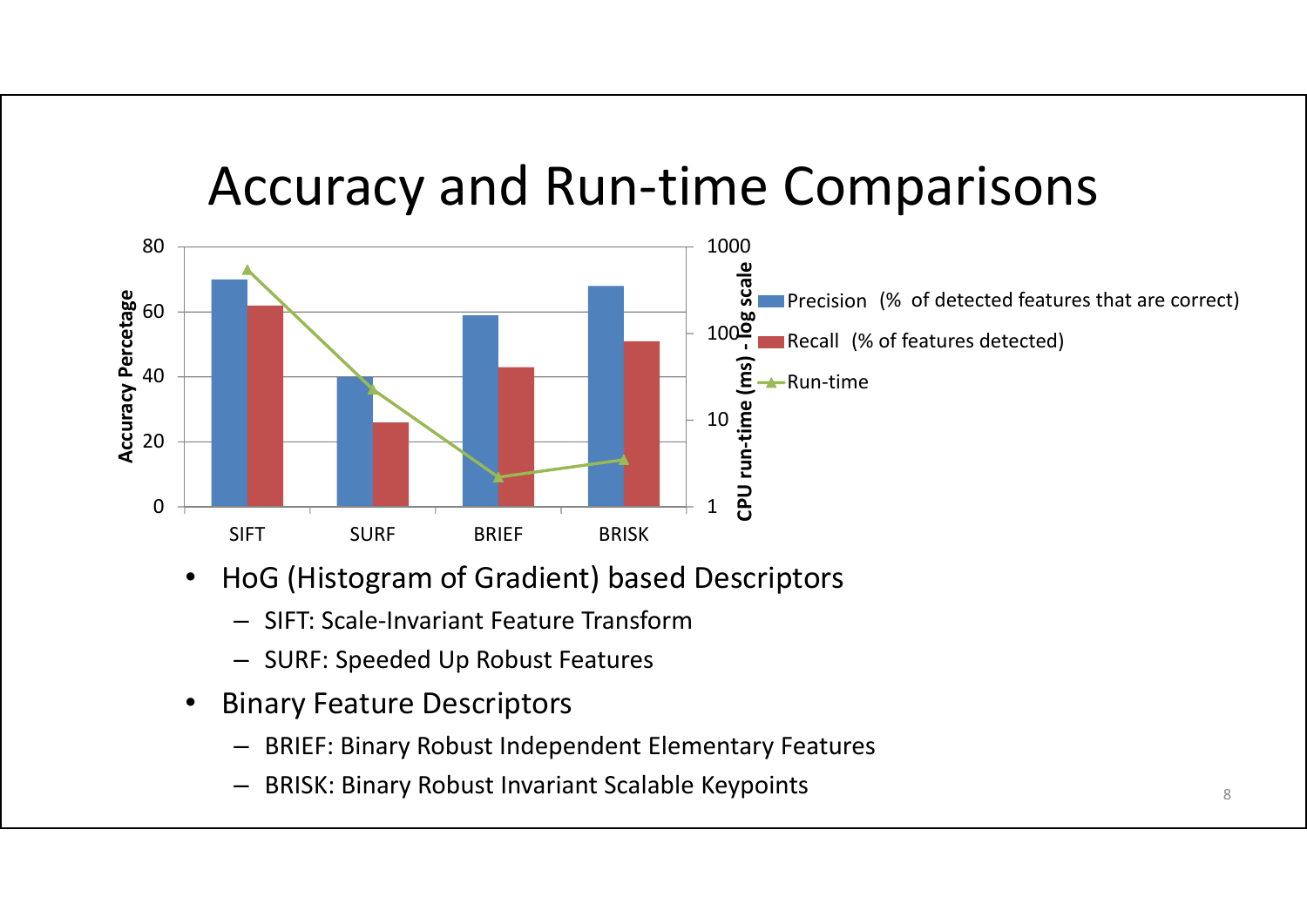## FAST: Features from Accelerated Segment Test





Rosten and Drummond, ECCV'06





 $\otimes$ 

Bresenham

7 8 9 10 11 12 13 14 15 16  $5|6|$ 12-pixel continuity?  $\rightarrow$  If so then feature Pre‐compare pixels 1, 5, 9, and 13 to determine possibility for continuity On average 98.5% of the comparisons fail the continuity test at the pre‐compare stage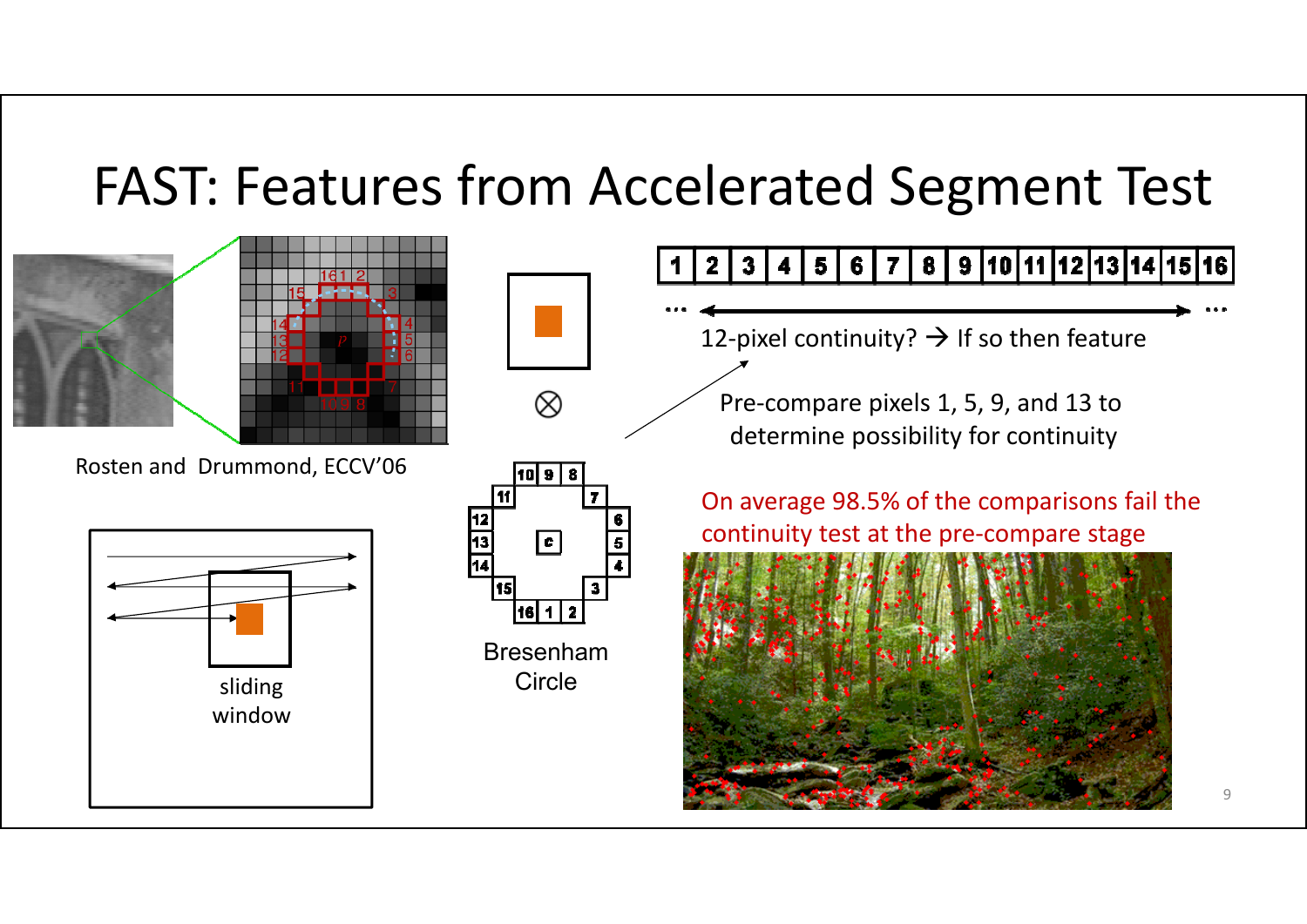# BRIEF: Binary Robust Independent Elementary Features

- Compare intensities of pairs of points using Hamming distance
- BRIEF Sampling pattern
	- –512 sampling pairs
	- – $-$  For each pair,  $X_i$  is at (0,0) and  $Y_i$ takes all possible values from coarse polar grid
	- -Sampling pairs are generated from a  $31\times31$  region around center pixel



Chosen sampling pattern results in a 512‐bit characterization array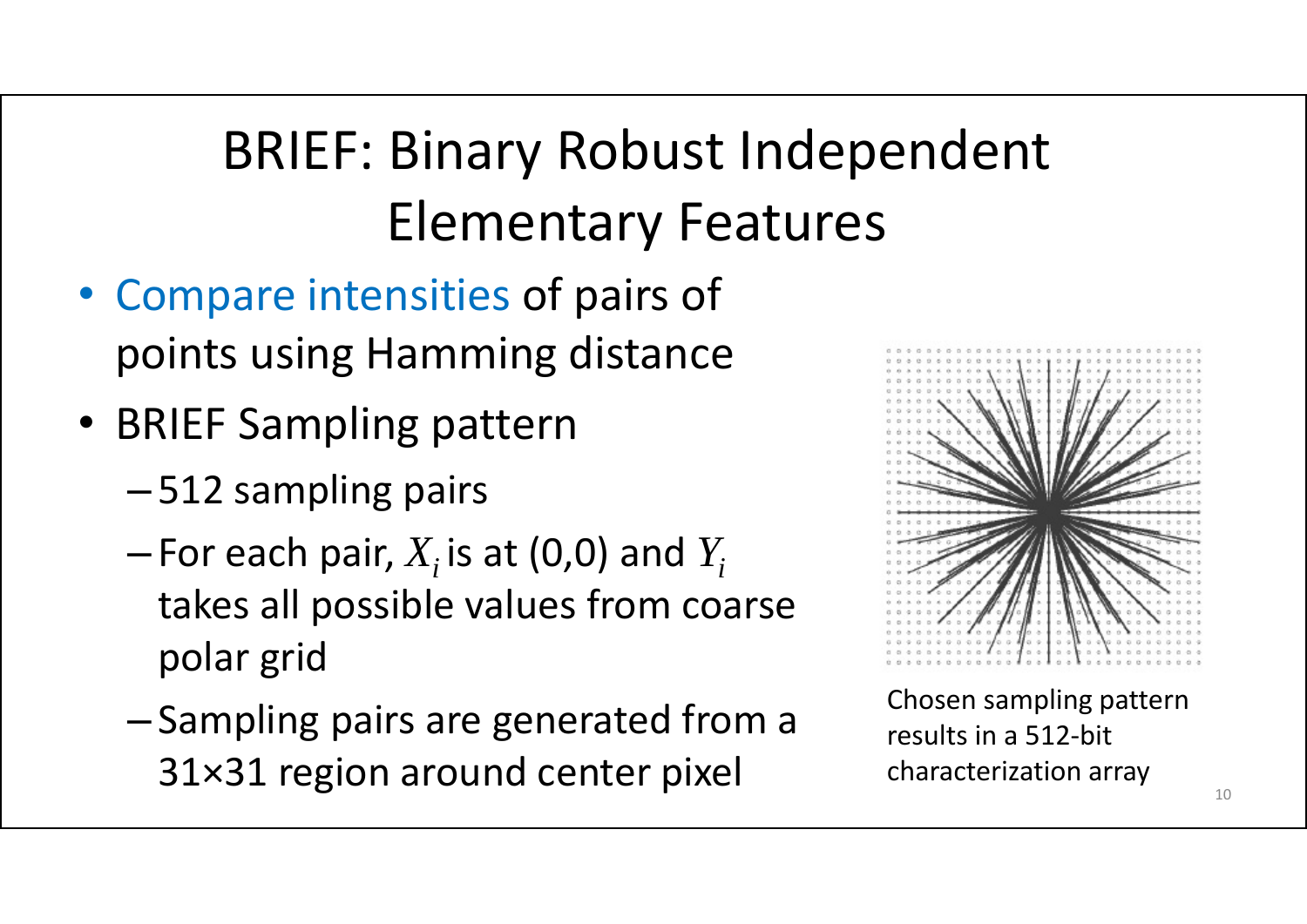## BRISK: Binary Robust Invariant Scalable Keypoints

- BRISK uses custom sampling pattern
- 512 sampling pairs generated from a 31×31 region (like BRIEF)
- Distinguishes between *short/long pairs*
	- **Little Communist Communist Communist** - Short pairs used similar to BRIEF to generate descriptor vectors based on *intensity comparisons*
	- **Little Communist Communist Communist**  Long pairs used for *orientation computation* by rotating sampling pattern

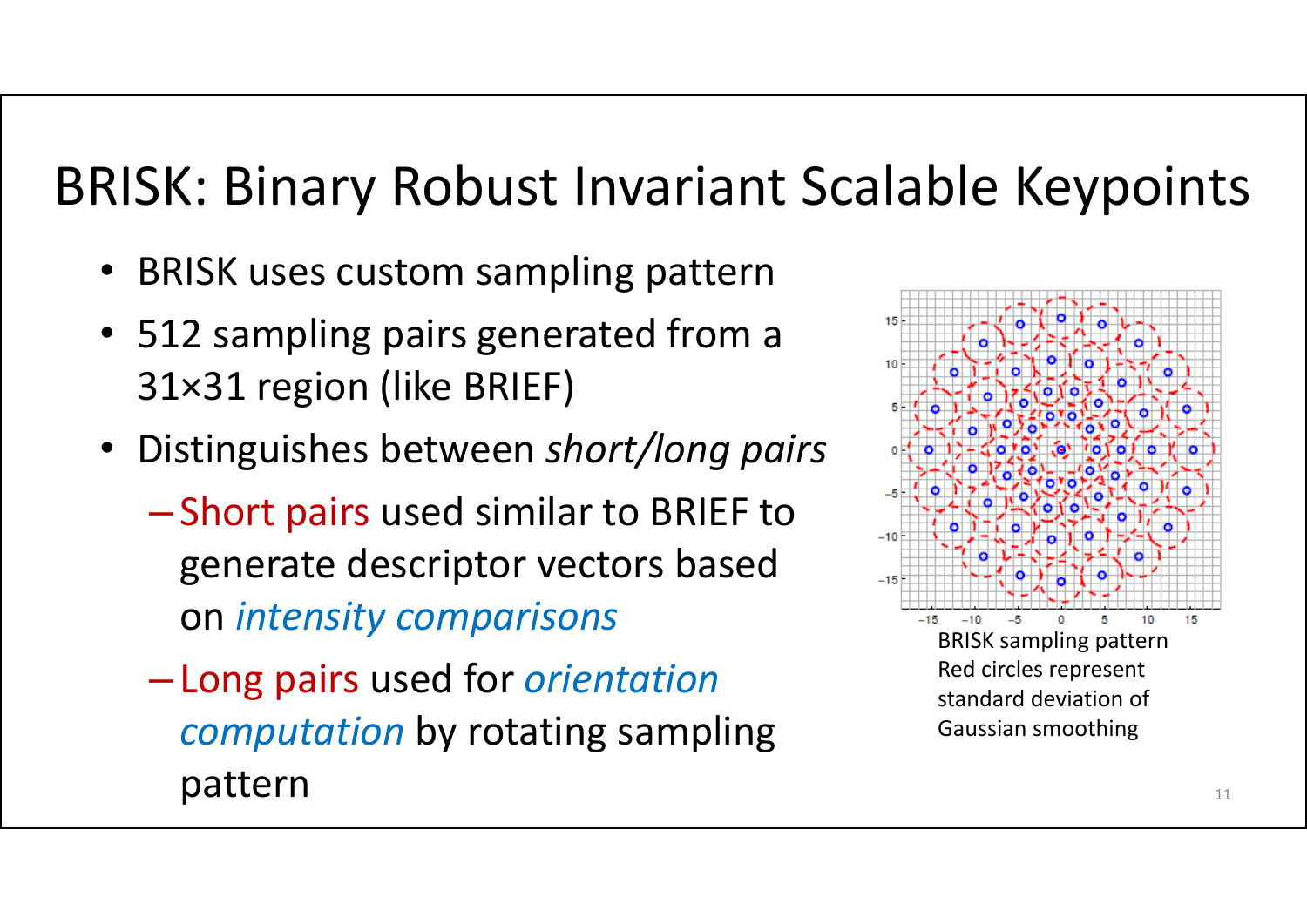

## Algorithm Flowchart

- FAST feature detection + BRIEF feature description
- • Obtaining sampling window for feature description requires irregular access pattern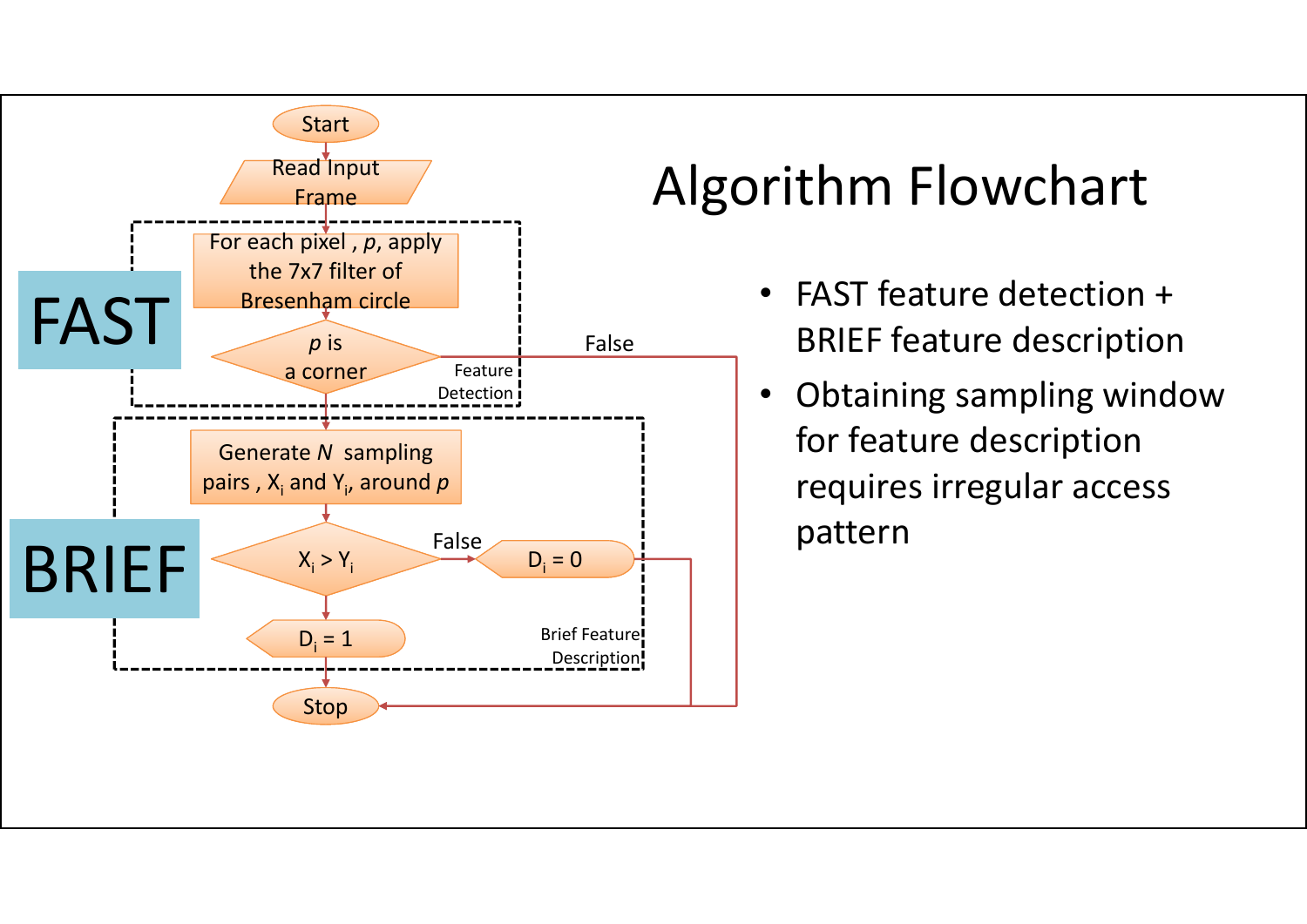

## Algorithm Flowchart

- • FAST feature detection + BRISK feature description
- • BRISK requires an extra step for orientation compensation
	- – A significant amount of extra hardware resources for this step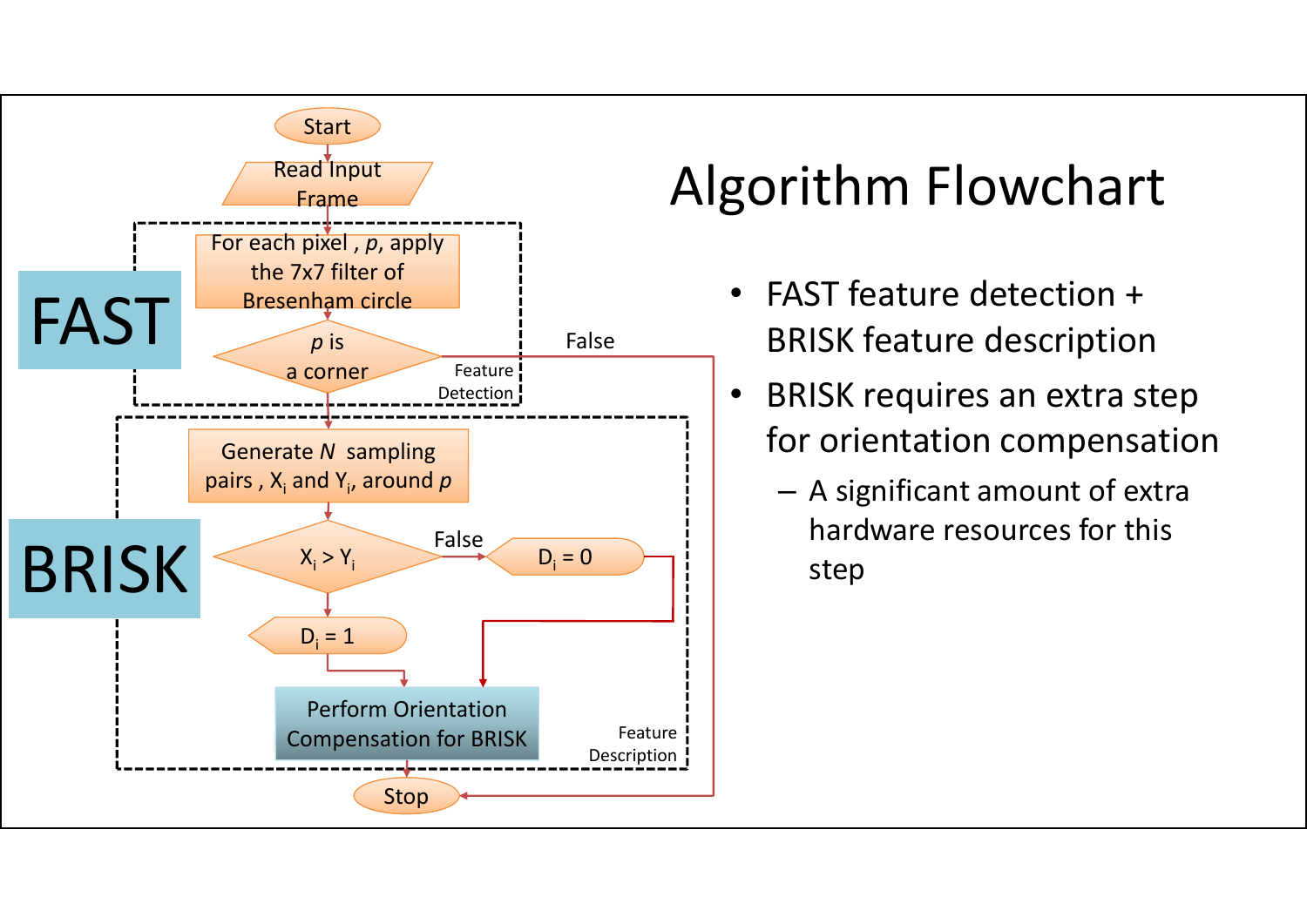## Experimental Embedded Platforms

- FPGA: MicroZED development board:
	- 28nm Zynq 7020 SoC
	- Artix‐7 FPGA + 1GB DDR3
	- dual‐core Arm Cortex A9 CPU (for debug and init. only)
- GPU & CPU: Jetson TK1 development kit
	- –28nm Tegra K1 SoC
	- – $-$  Kepler GPU with 192 CUDA cores @ 950MHz
	- Quadcore ARM Cortex A15 CPU @ 2.5GHz (single core activated)
	- 2GB Memory
	- $-$  Running OpenCV versions of FAST, BRIEF, BRISK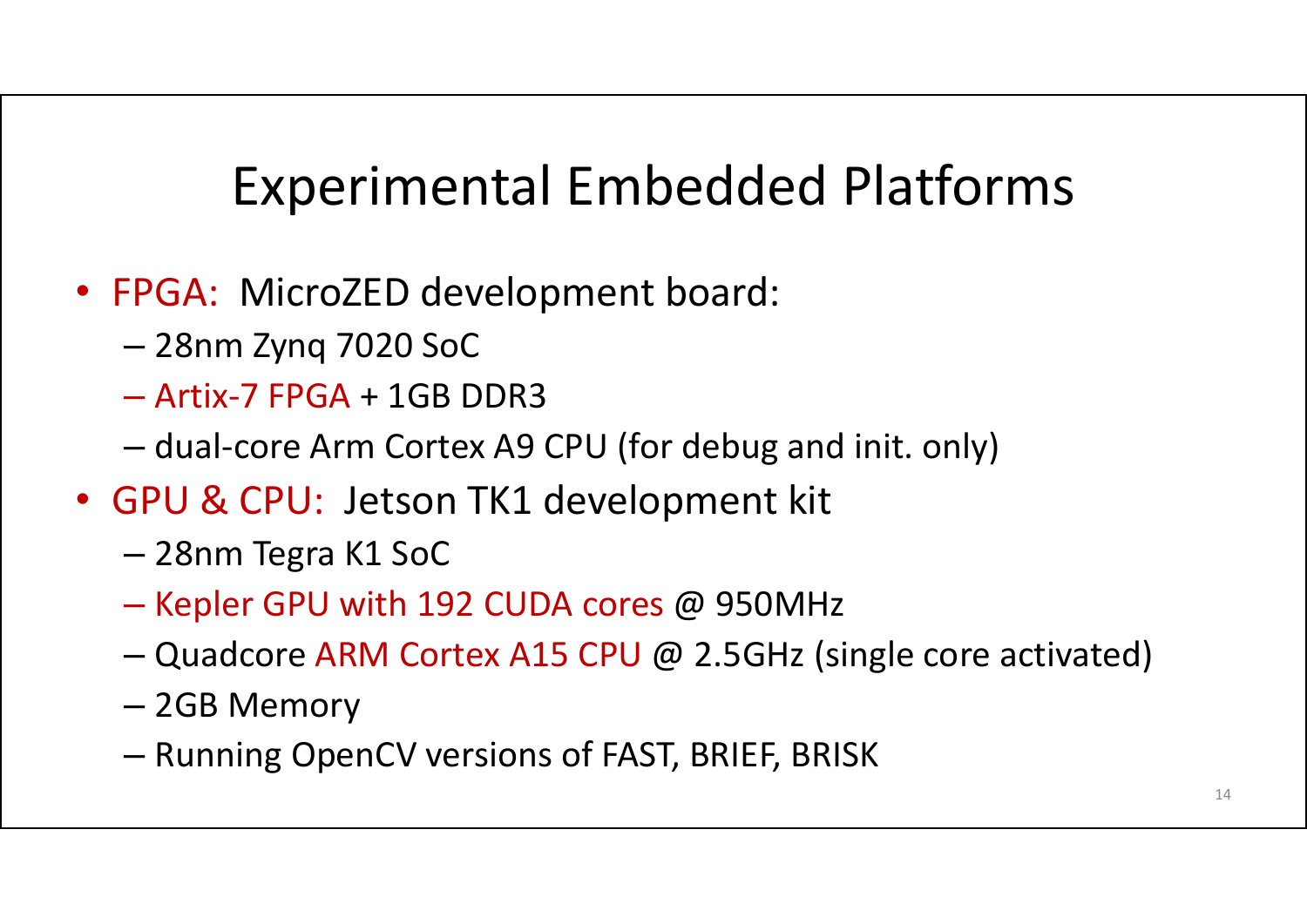

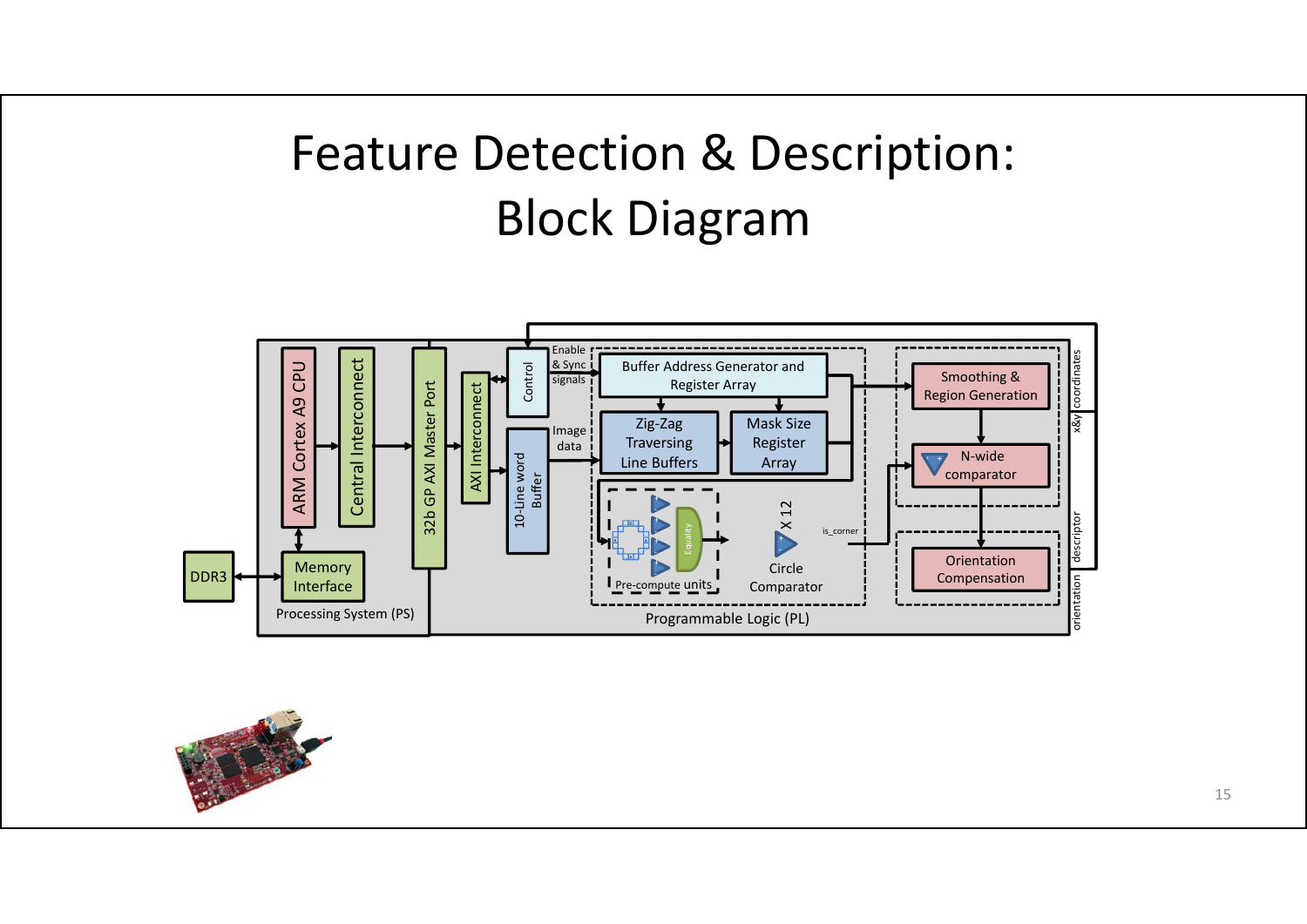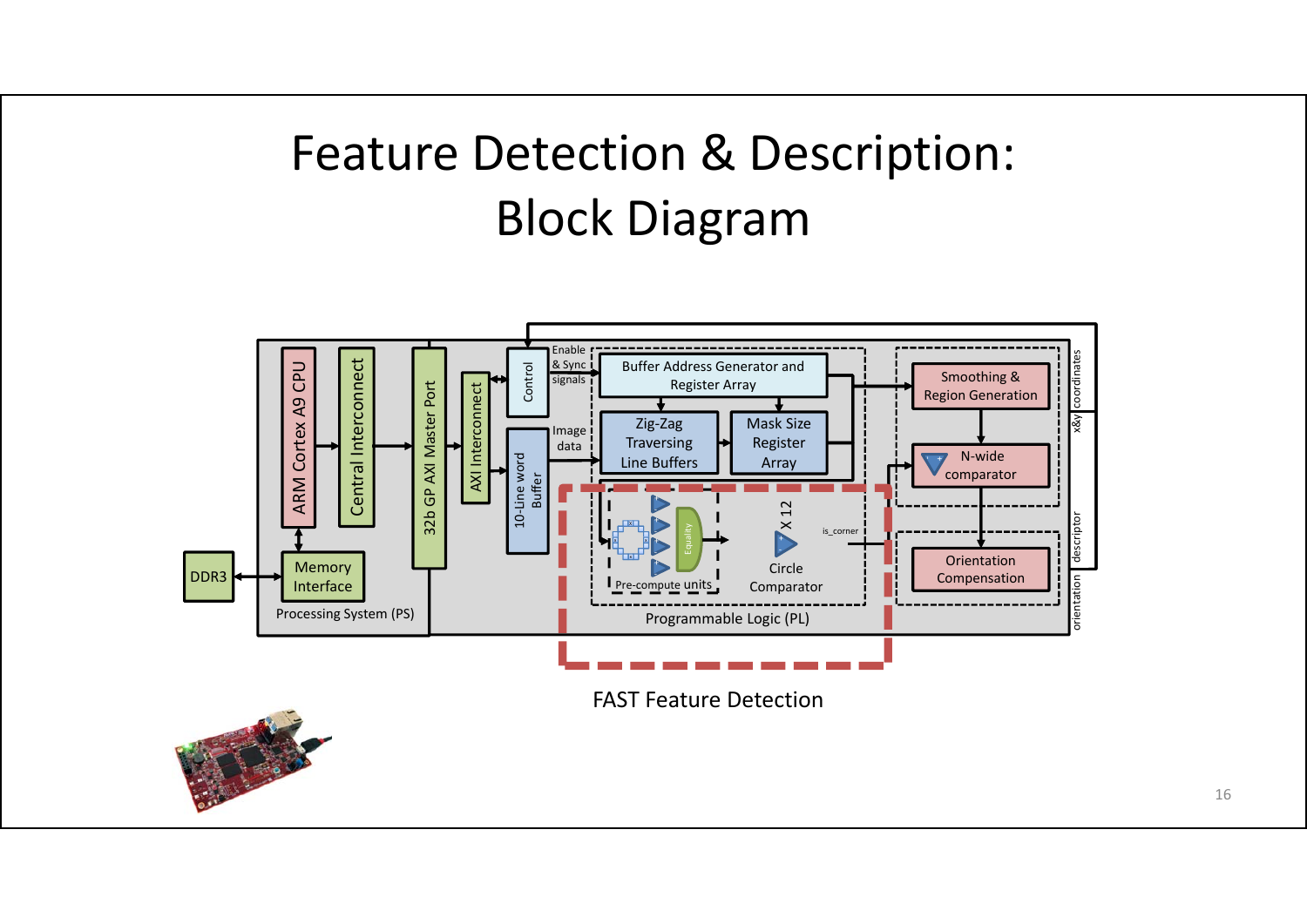BRIEF Descriptor



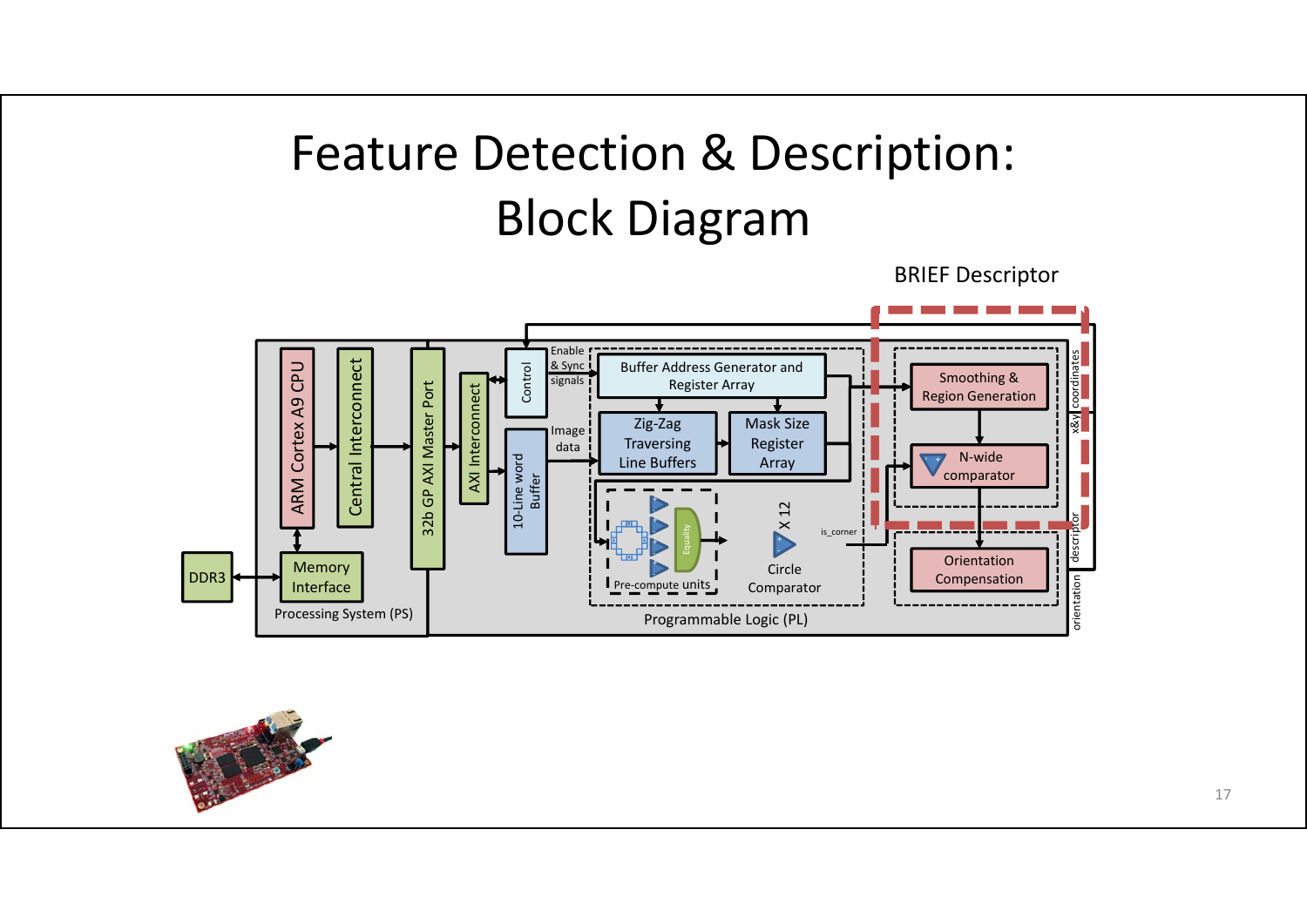BRISK Descriptor



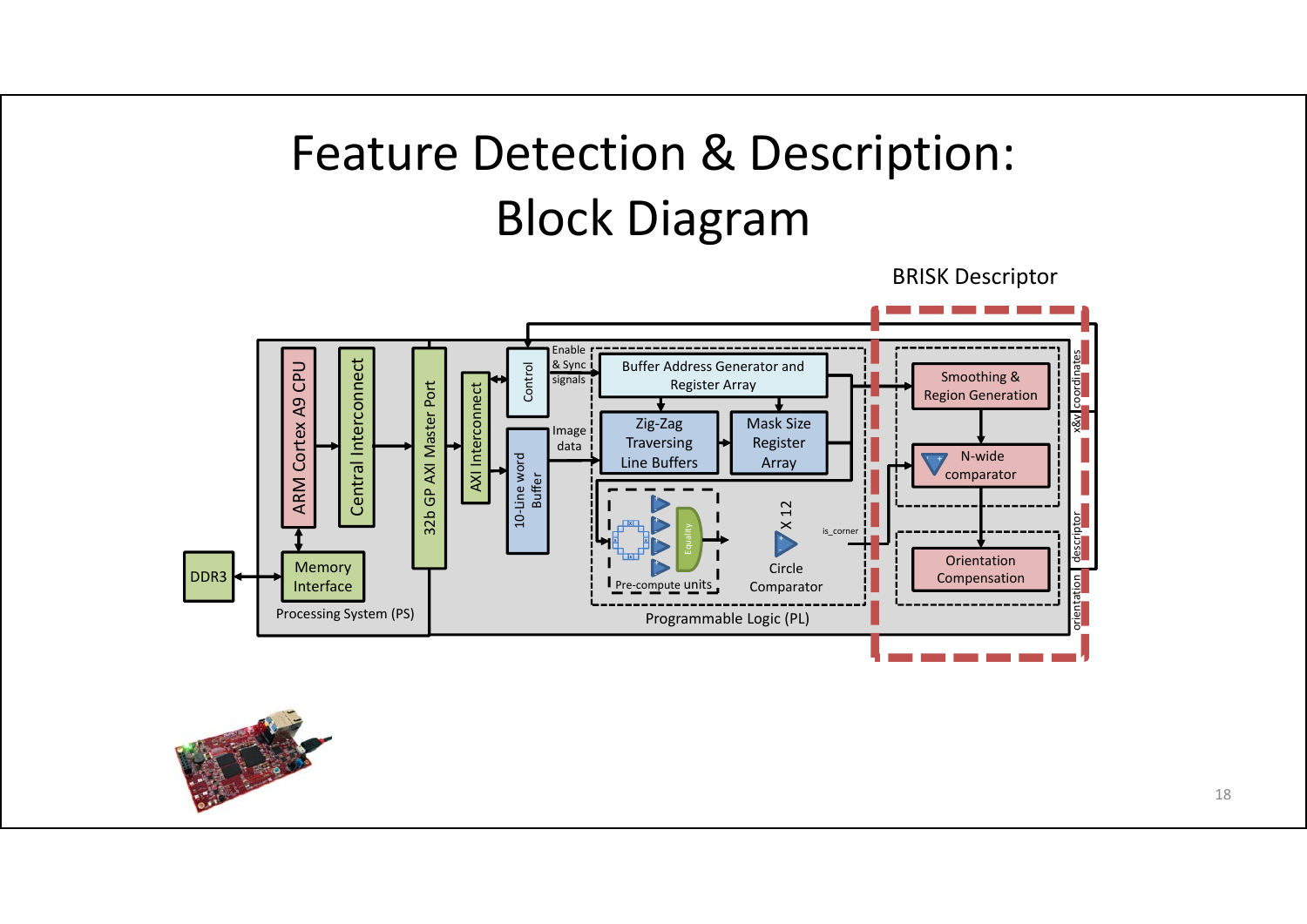

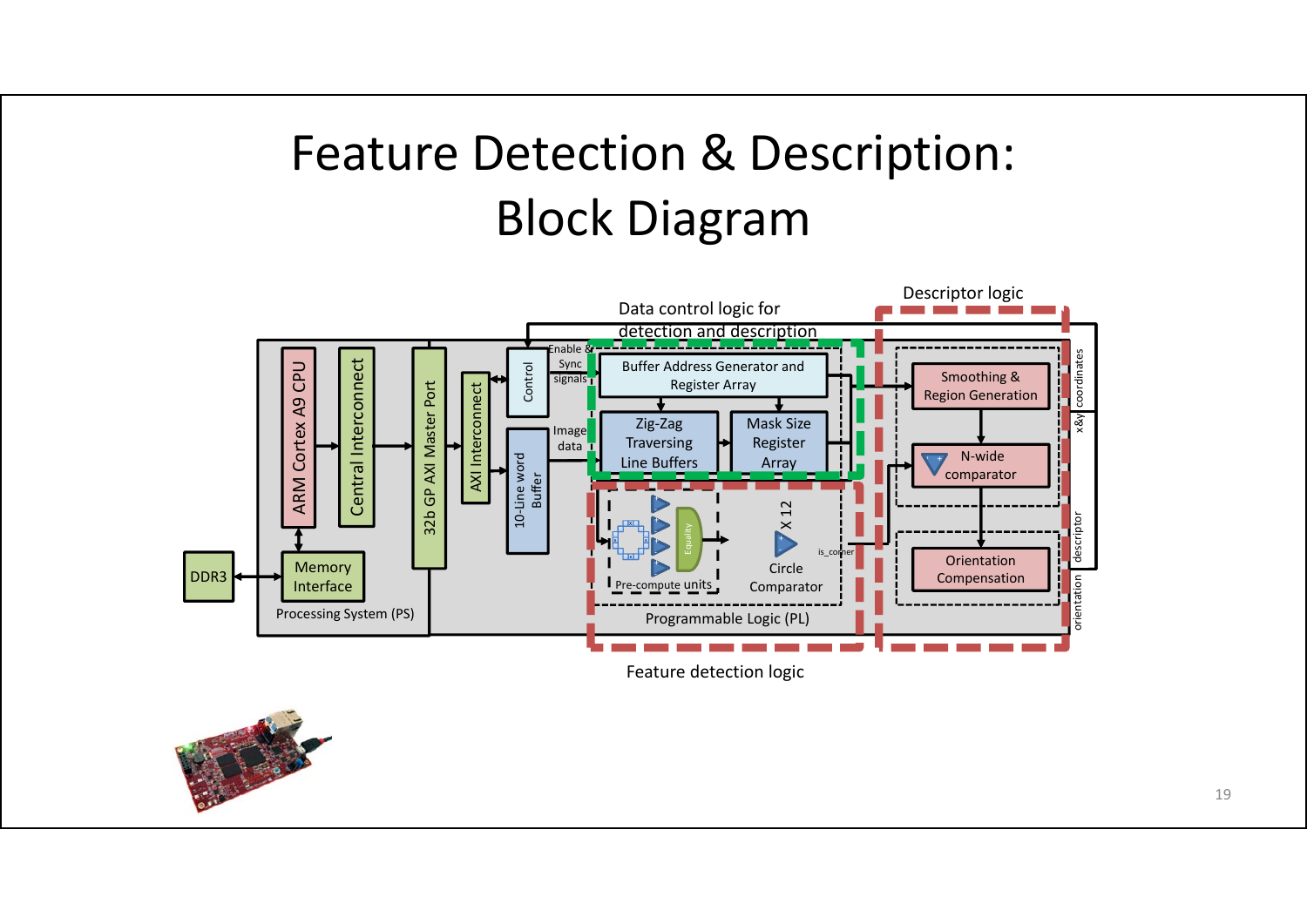#### Results: Run‐time

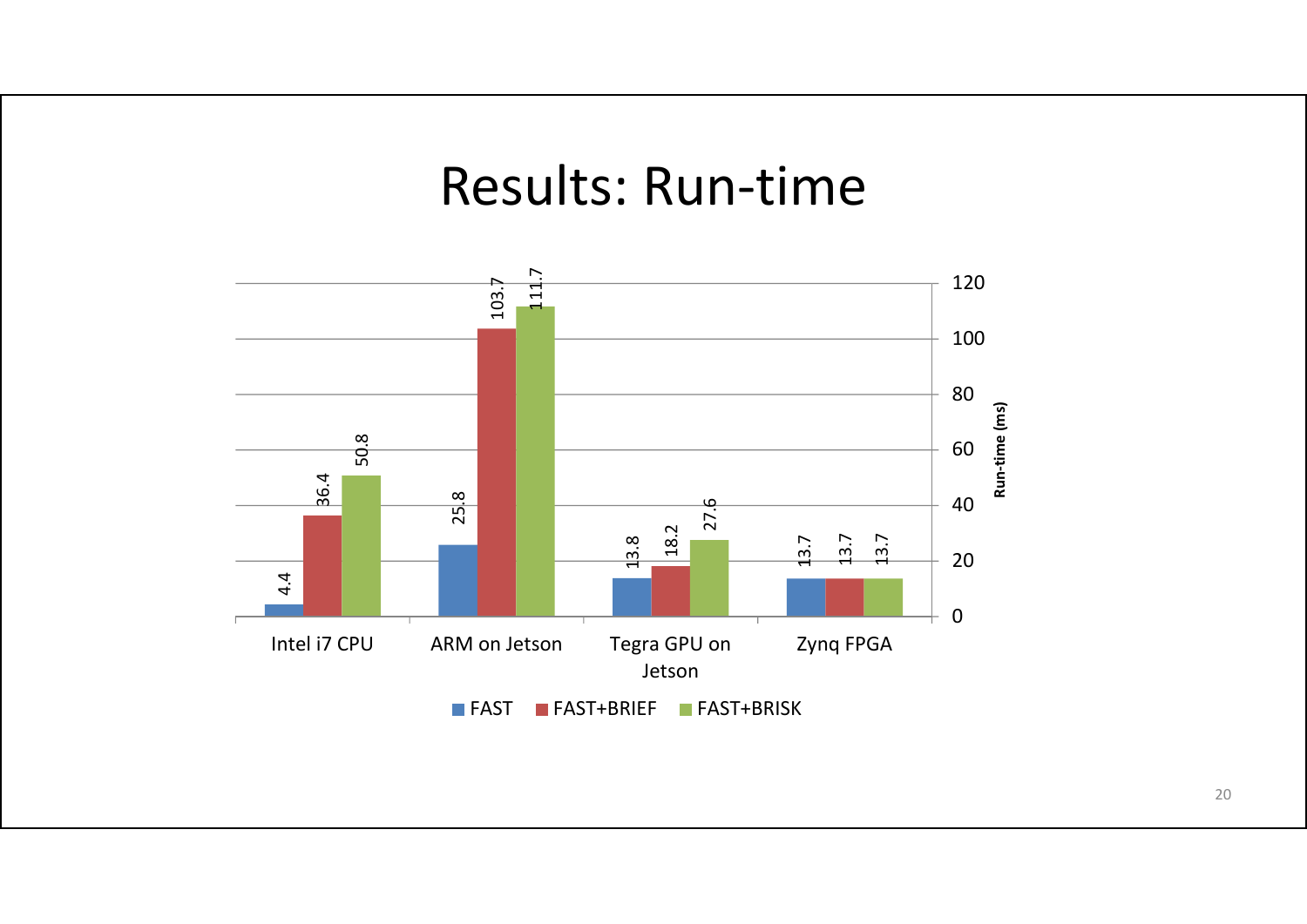#### Results: Power & Energy



FAST FAST+BRIEF FAST+BRISK (detection) (detection + description)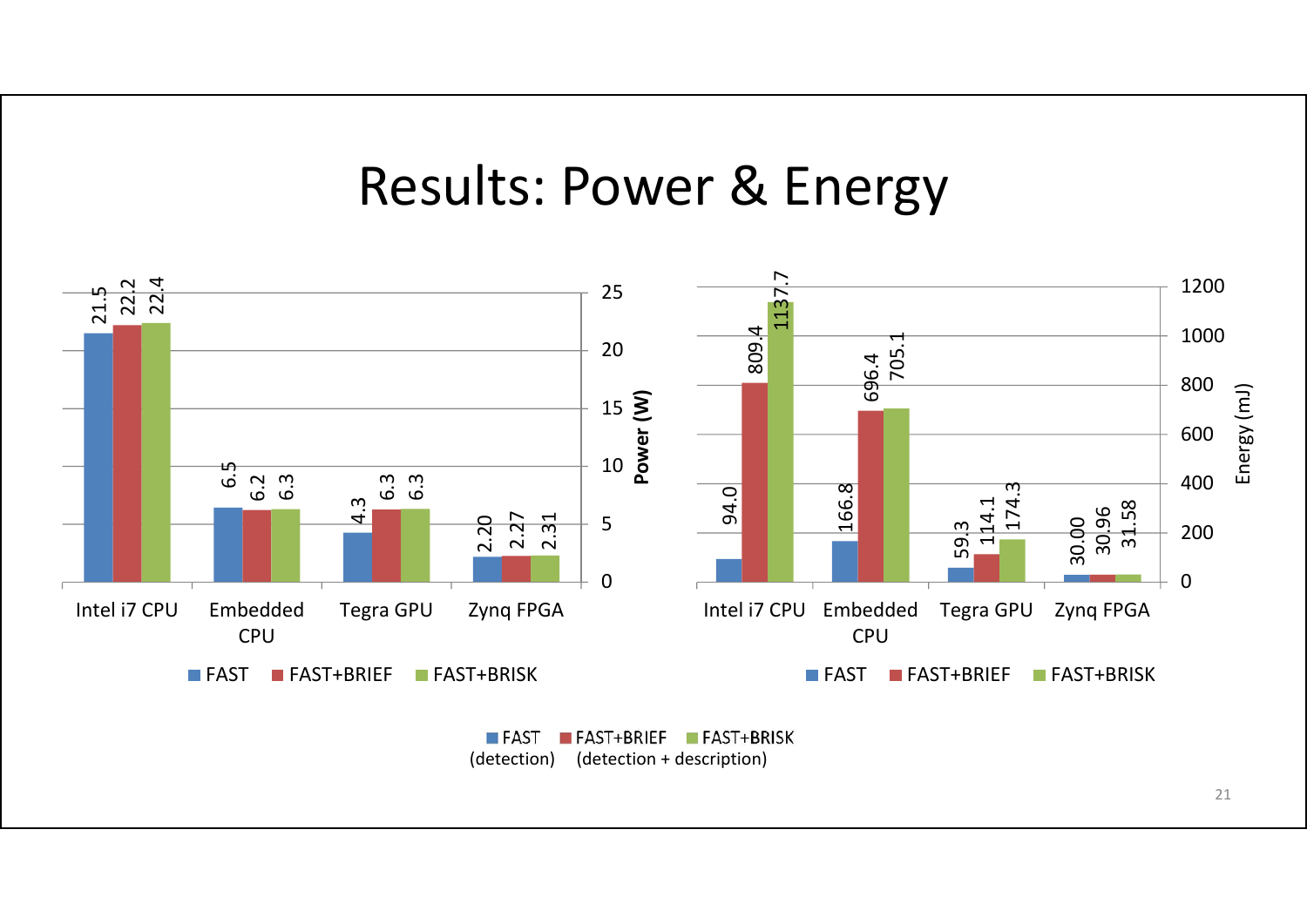## Results: Profiling

0.0% 5.0% 10.0% 15.0% 20.0% 25.0% 30.0% 35.0% 40.0% 45.0% ExecutionDependency Pipe Busy Memory Throttle Not SelectedDescription Detection (BRIEF) (FAST)

Stall Reasons during GPU Computation

- • Feature description stalled due to memory throttle
	- –Needs better data management



Instruction Distribution

- • Feature description for GPU implementation has bump in load/store ops
	- –Almost 10X more than just FAST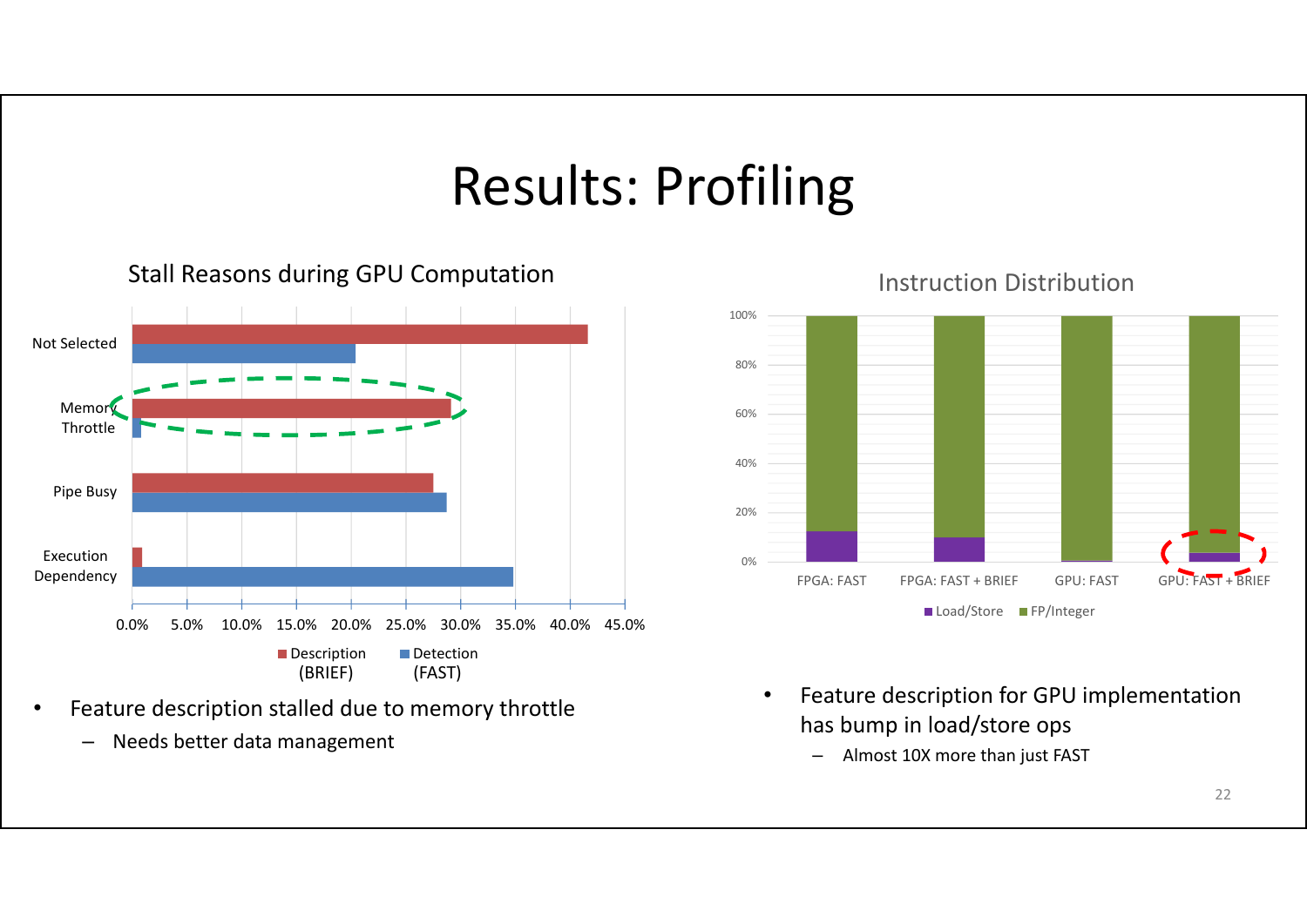## Results: FPGA Resource Utilization



- • BRISK requires significant amount of extra resources for smoothing and orienting
- Extra resources do not translate to much extra power